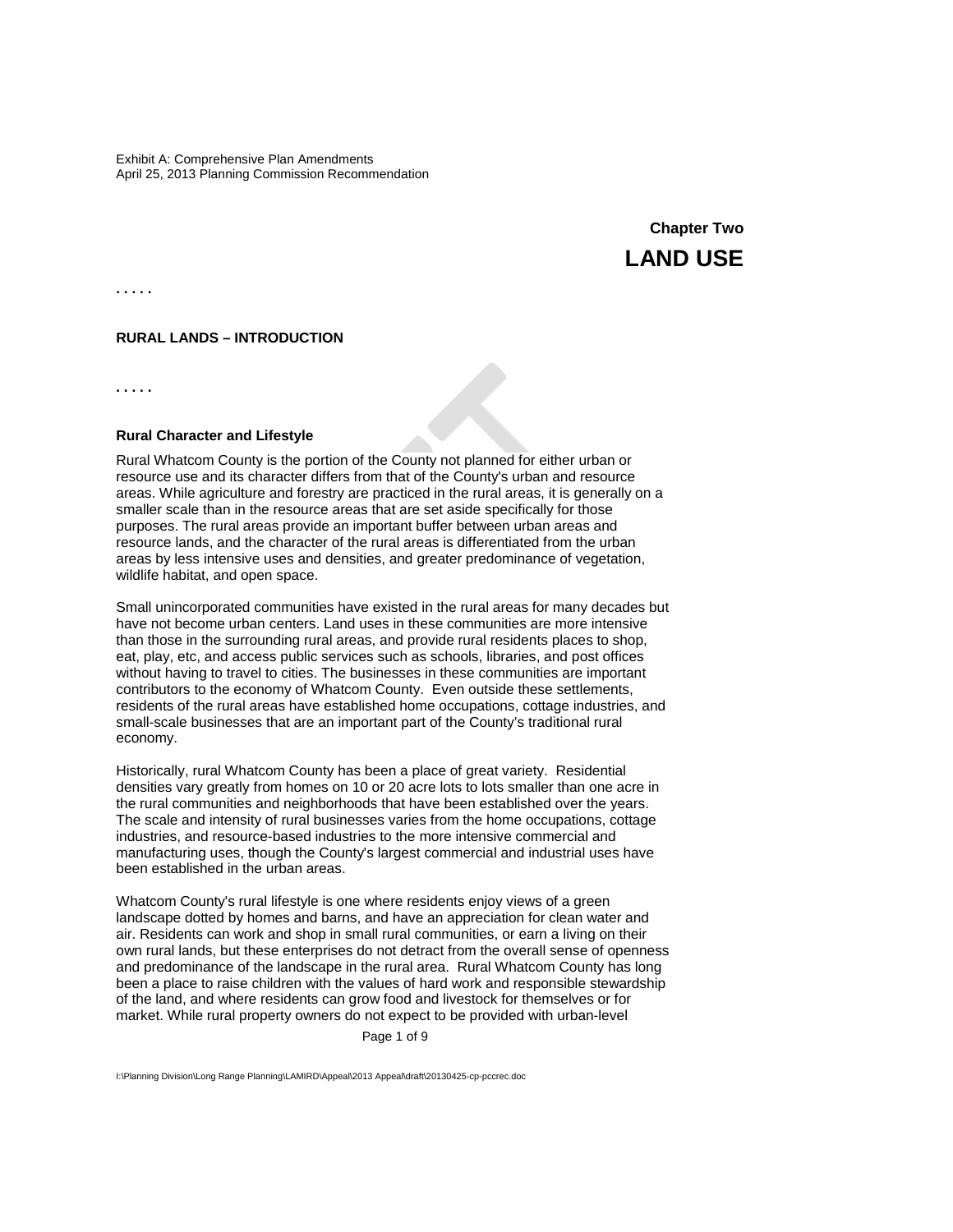services, they enjoy a quality of life and sense of self-sufficiency not ordinarily found in the urban areas.

In the rural element of this chapter, Whatcom County establishes policy consistent with the findings of the legislature and with the above vision of rural character and lifestyle that will:

- Help preserve rural-based economies and tradition lifestyles,
- Encourage the economic prosperity of rural residents
- Foster opportunities for small-scale, rural-based employment and self employment,
- Permit the operation of rural-based agriculture, commercial, recreational, and tourist businesses that are consistent with existing and planned land use patterns,
- Be compatible with the use of the land by wildlife and for fish and wildlife habitat,
- Foster the private stewardship of the land and preservation of open space, and
- Enhance the rural sense of community and quality of life.

# **GOAL 2DD: Retain the character and lifestyle of rural Whatcom County.**

- Policy 2DD-1: Concentrate growth in urban areas per the population projections in Chapter 1 of this plan, and recognize rural lands as an important transition area between urban areas and resource areas. By February 1 of each year the department will publish a report that monitors residential development activity outside the urban growth areas during the previous year and compares that data with the adopted population growth projection for those areas. If it is apparent that growth occurring outside the urban growth areas is inconsistent with adopted projections, the County shall take action to address the discrepancy. Actions may include changing the allocation of the projected population growth during the comprehensive plan update required per RCW 36.70A.130(1), or changing development regulations to limit growth outside the urban growth areas. In addition, as the County and cities review the capacity for growth in the urban growth areas, the county should coordinate with the cities to ensure that policies are in place that are consistent with encouraging growth in the urban areas and reducing demand for development in rural areas.
- Policy 2DD-2: Protect the character of the rural area through the County's development regulations. In addition to the policies of this plan that provide measures governing rural development, the following County's key development regulations are incorporated into this plan by reference to assure that the plan contains measures to protect rural character:

#### Page 2 of 9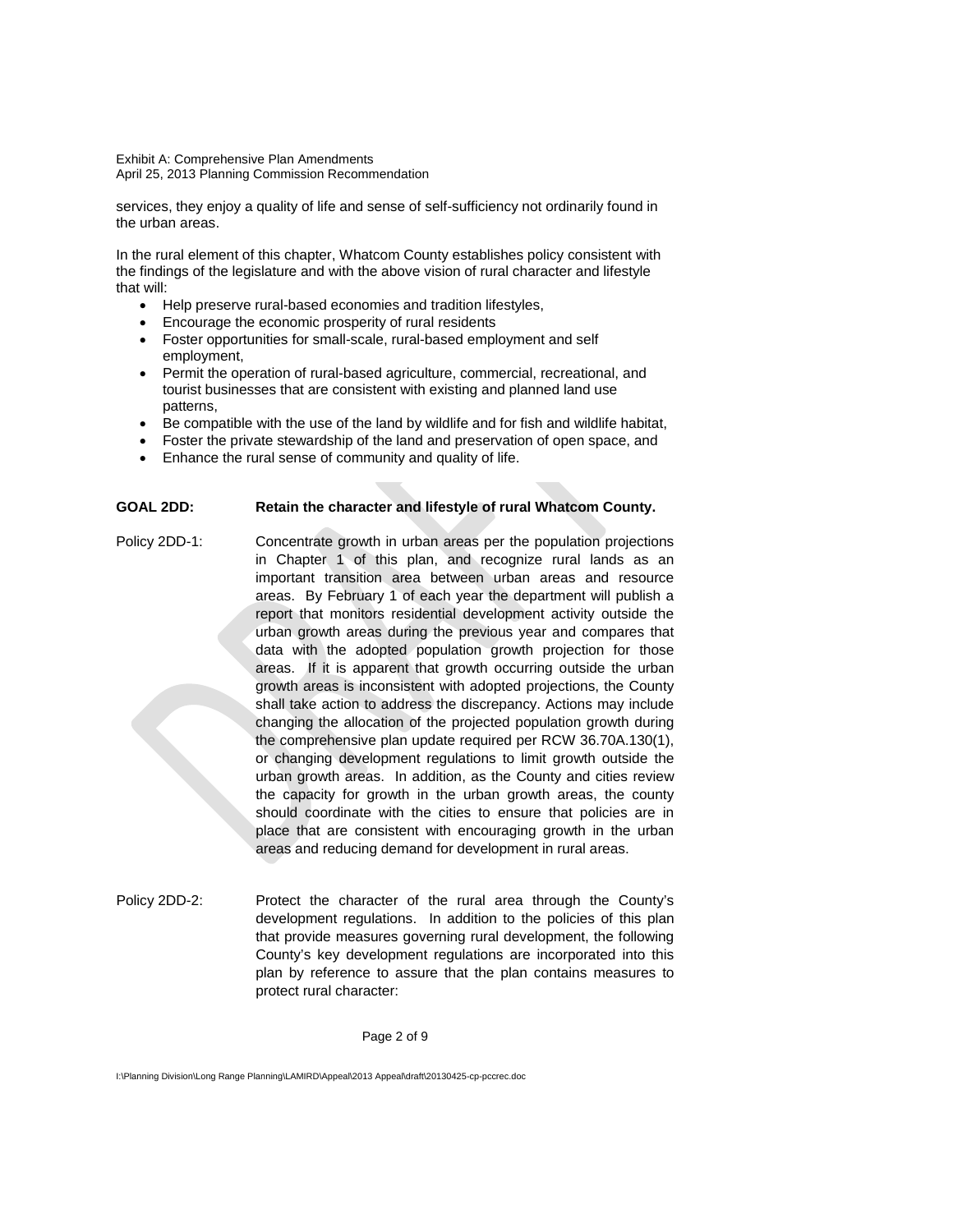- A. Measures to contain or otherwise control rural development and reduce the inappropriate conversion of undeveloped land into sprawling, low-density development:
	- 1. Limit the expansion of areas of more intensive development and higher rural densities through Policies 2A-8, 2A-9, 2DD-1, 2DD-8, 2GG-2, 2GG-3, 2JJ-1 through 8, 2KK 1 and 2, 2LL-1 through 4, and 2MM-1 through 4 of this plan.
	- 2. Provide options to reserve areas of land suitable for agriculture, forestry, or open space through lots clustering in the following Zoning Code provisions, adopted herein by reference:
		- a. WCC 20.32.305, .310, and .320, Lot clustering, Residential Rural District;
		- b. WCC 20.34.305, .310, and .320, Lot clustering, Rural Residential Island District;
		- c. WCC 20.36.305, .310, and .320, Lot clustering, Rural District;
		- d. WCC 20.71.350, .351, and .352, Lot clustering, Water Resource Protection Overlay District.
	- 3. Prohibit short subdivisions outside of urban growth areas and limited areas of more intensive rural development that would require extension of public sewer except for health or safety reasons through the following Whatcom County Land Division regulations adopted herein by reference:
		- a. WCC 21.04.090, Sewage Disposal, Short Subdivisions
		- b. WCC 21.05.090 Sewage Disposal, Preliminary Long **Subdivisions**
- B. Measures to assure visual compatibility of rural development with the surrounding rural area:
	- 1. Ensure that the visual landscapes traditionally found in rural areas and communities are preserved through limitations on structural coverage of lots in the following Zoning Code provisions, adopted herein by reference:
		- a. WCC 20.32.450 Lot coverage, Residential Rural District;
		- b. WCC 20.36.450 Lot coverage, Rural District.
	- 2. Require that lots developed under the lot clustering option be designed and located to be compatible with valuable or

Page 3 of 9

I:\Planning Division\Long Range Planning\LAMIRD\Appeal\2013 Appeal\draft\20130425-cp-pccrec.doc

**Comment [g1]:** Issue 1 – Variety of rural densities (cite Policy 2GG-3 as a measure to control rural development) C.O. p. 29-32

**Comment [g2]:** Issue 2 – Lot clustering (any revision to WCC sections adopted by reference here is also a CP amendment)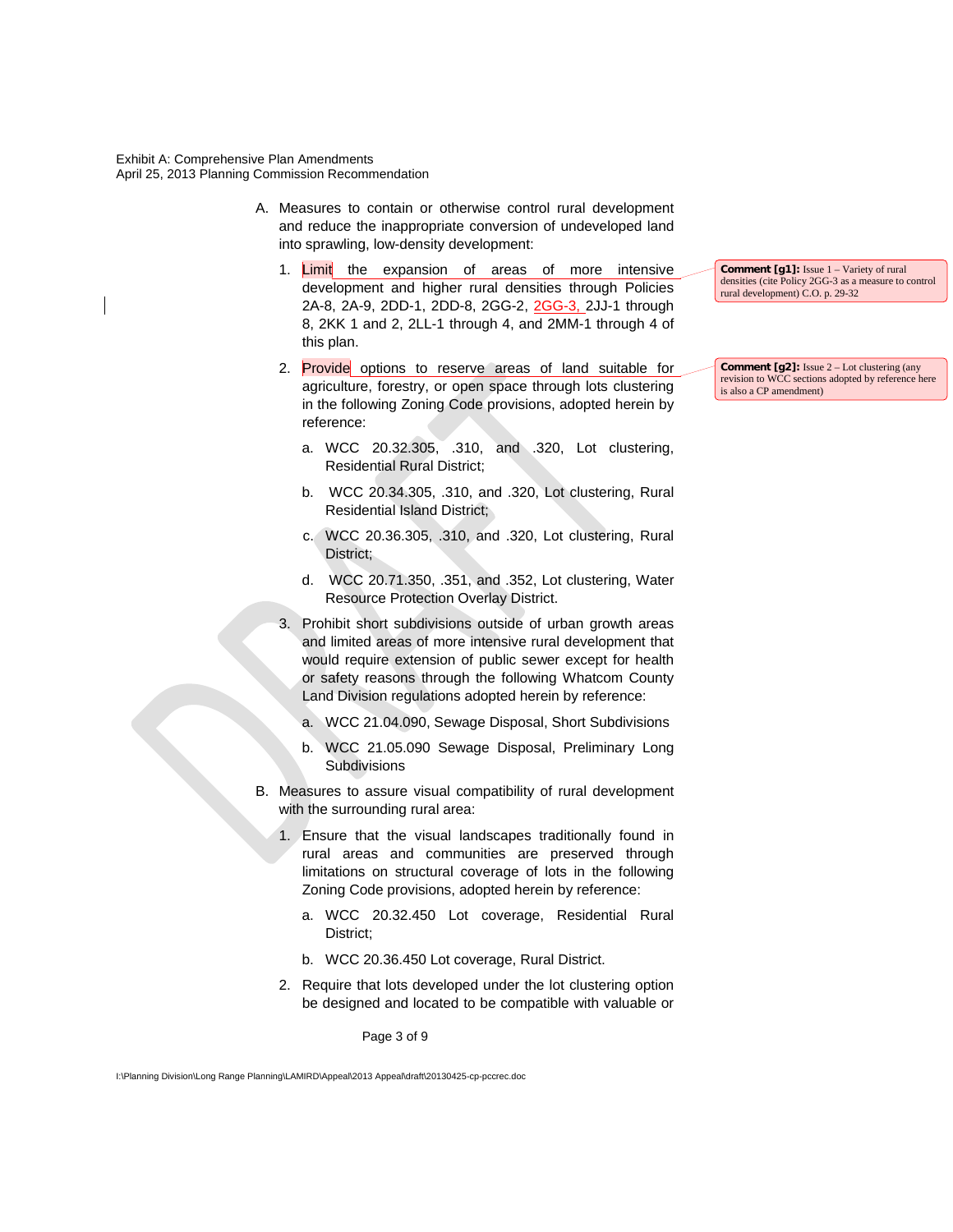> unique natural features as well as physical constraints of the site through standards provided in the following Zoning Code provisions, adopted herein by reference:

- a. WCC 20.32.310 Lot clustering design standards, Residential Rural District;
- b. WCC 20.34.310 Lot clustering design standards, Rural Residential-Island District;
- c. WCC 20.36.310 Lot clustering design standards, Rural District;
- d. WCC 20.71.351 Lot clustering design standards, Water Resource Protection Overlay District.
- 3. Protect the aesthetic assets of the rural areas and soften the impact of structures through landscape buffers and setback requirements provided in the following Zoning Code provisions, adopted herein by reference:
	- a. WCC 20.80.200 Setback requirements;
	- b. WCC 20.80.300 Landscaping.
- 4. In the Point Roberts Rural Community, regulate visual aspects of development through the standards in the following Zoning Code provisions, adopted herein by reference:
	- a. WCC 20.72.350 Building setbacks/buffer areas, Point Roberts Special District;
	- b. WCC 20.72.651 Facility design, Point Roberts Special District;
	- c. WCC 20.72.653 Tree canopy retention, Point Roberts Special District;
	- d. WCC 20.72.654 Site design/view corridors, Point Roberts Special District.
- C. Measures to protect critical areas and surface and groundwater resources:
	- 1. Protect the functions and values of critical areas (geologically hazardous areas, frequently flooded areas, critical aquifer recharge areas, wetlands, and habitat conservation areas) and the ecological processes that sustain them, through WCC 16.16 Critical Areas provisions, adopted herein by reference.

Page 4 of 9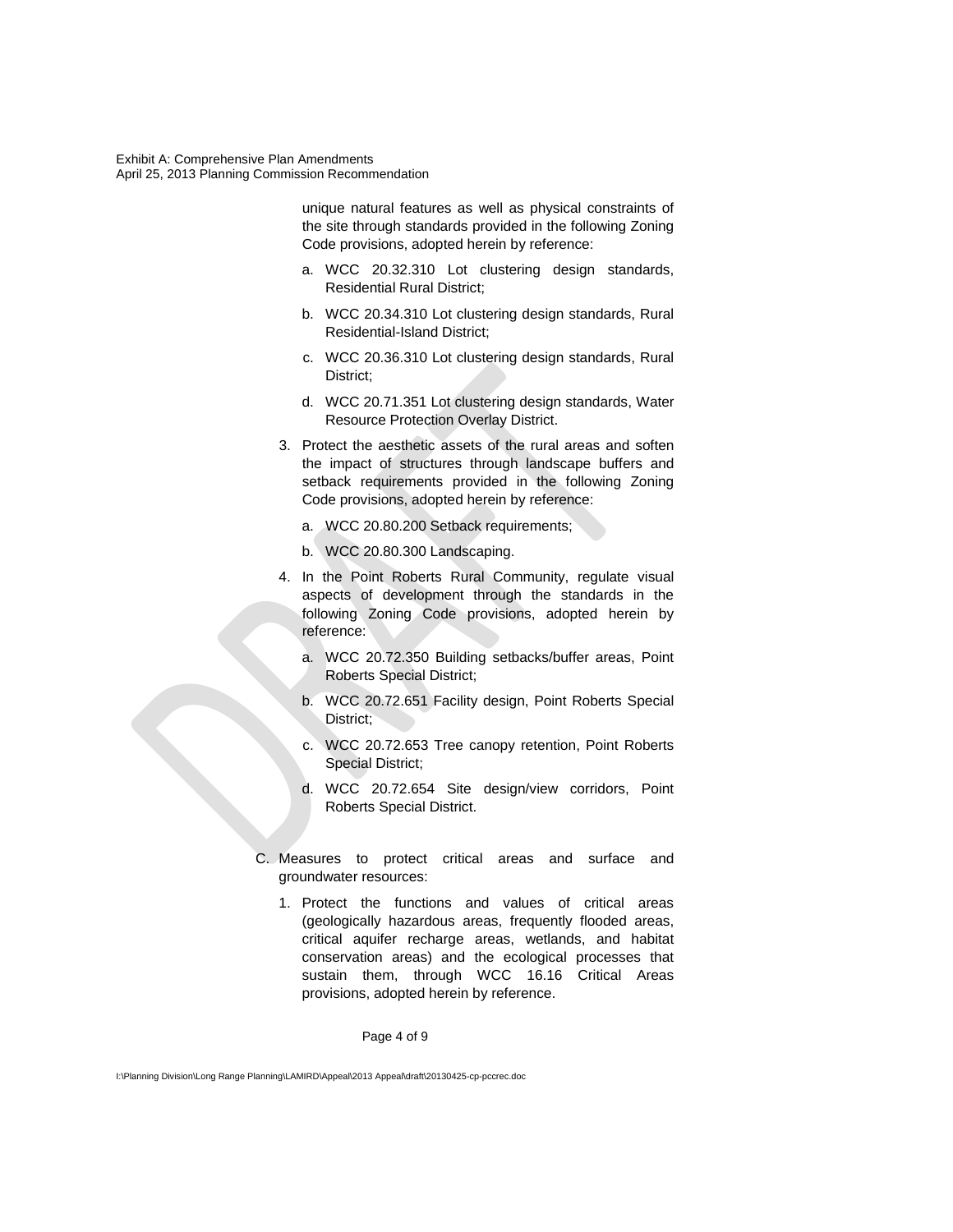- 2. Minimize the adverse effects of discharges from on-site sewage systems on ground and surface waters through WCC 24.05, adopted herein by reference.
- 3. Preserve and protect unique and important water resources through development standards in WCC 20.71 Water Resource Protection Overlay District, adopted herein by reference:
- 4. Protect surface and ground water resources through stormwater management standards established in the County's Development Standards per WCC 20.80.630 and 12.08.035 and referenced in the following Zoning Code provisions, adopted herein by reference:
	- a. 20.32.656 Drainage, Residential Rural District;
	- b. 20.34.659 Drainage, Rural Residential-Island District;
	- c. 20.36.656 Drainage, Rural District;
	- d. 20.37.655 Drainage, Point Roberts Transitional District;
	- e. 20.44.652 Drainage, Recreation and Open Space District;
	- f. 20.59.704 Drainage, Rural General Commercial District;
	- g. 20.60.655 Drainage, Neighborhood Commercial District;
	- h. 20.61.704 Drainage, Small Town Commercial District;
	- i. 20.63.654 Drainage, Tourist Commercial District;
	- j. 20.64.655 Drainage, Resort Commercial District;
	- k. 20.67.653 Drainage, General Manufacturing District;
	- l. 20.69.655 Drainage, Rural Industrial and Manufacturing District.
- 5. Assure that subdivisions meet requirements for critical areas, shoreline management, and stormwater management through the standards in the following Whatcom County Land Division regulations, adopted herein by reference:
	- a. WCC 21.04.034 Application Procedures, Short **Subdivisions**
	- b. WCC 21.05.037 Hearing Examiner Notice Hearing and Decision, Preliminary Long Subdivisions

Page 5 of 9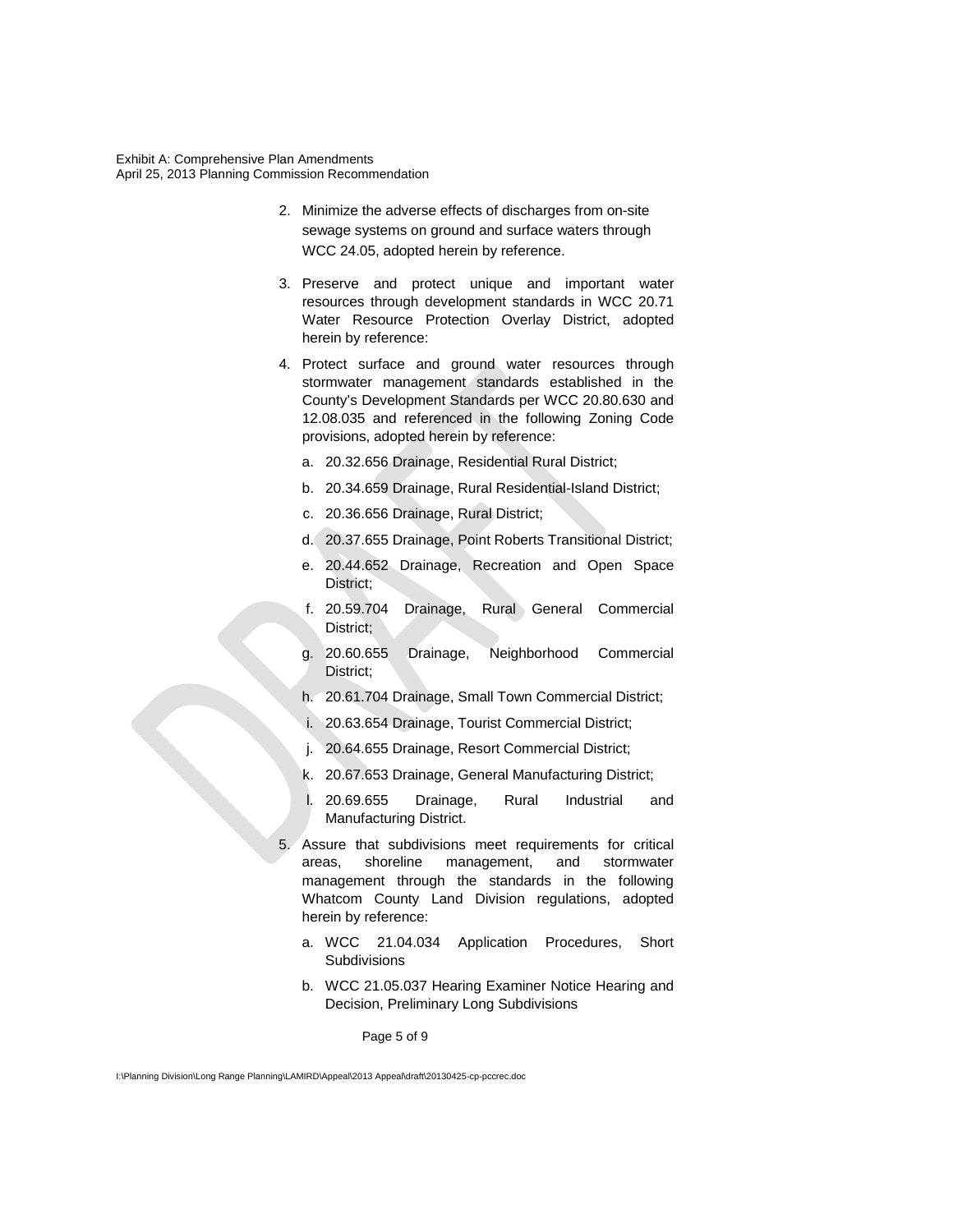- 6. Limit water withdrawals resulting from land division through the standards in the following Whatcom County Land Division regulations, adopted herein by reference:
	- a. WCC 21.04.090 Water supply, Short Subdivisions
	- b. WCC 21.05.080 Water supply, Preliminary Long **Subdivisions**
- 7. Regulate groundwater withdrawals by requiring purveyors of public water systems and private water system applicants to comply with Washington State Department of Ecology ground water requirements per WCC 24.11.050, adopted herein by reference.
- 8. Limit phosphorus entering Lake Whatcom and Lake Samish due to the application of commercial fertilizers to residential lawns and public properties through WCC 16.32, adopted herein by reference.
- 9. Protect vital drinking water, sensitive habitats, and recreational resources within the Department of Ecology's designated Western Washington Phase II Municipal Stormwater Permit area and the Lake Whatcom watershed by prohibiting illicit discharges to the county's stormwater collection system through WCC 16.36 Illicit Discharge Detection and Elimination Program, adopted herein by reference.
- D. Measures to protect against conflicts with the use of agricultural, forest, and mineral resource lands:
	- 1. Ensure separation of new residences from agricultural and forestry uses through setback requirements in the following Zoning Code provisions, adopted herein by reference:
		- a. WCC 20.80.255 Agricultural District, Supplementary Requirements;
		- b. WCC 20.80.256 Forestry districts, Supplementary Requirements;
		- c. WCC 20.80.258 All districts, Supplementary Requirements.
	- 2. Ensure separation of businesses from agricultural uses through setback requirements in the following Zoning Code provisions, adopted herein by reference:
		- a. WCC 20.59.600 Buffer area, Rural General Commercial District;

Page 6 of 9

I:\Planning Division\Long Range Planning\LAMIRD\Appeal\2013 Appeal\draft\20130425-cp-pccrec.doc

**Comment [g3]:** Issue 8 – Water lines (any changes to WCC sections adopted by reference here is also a CP amendment)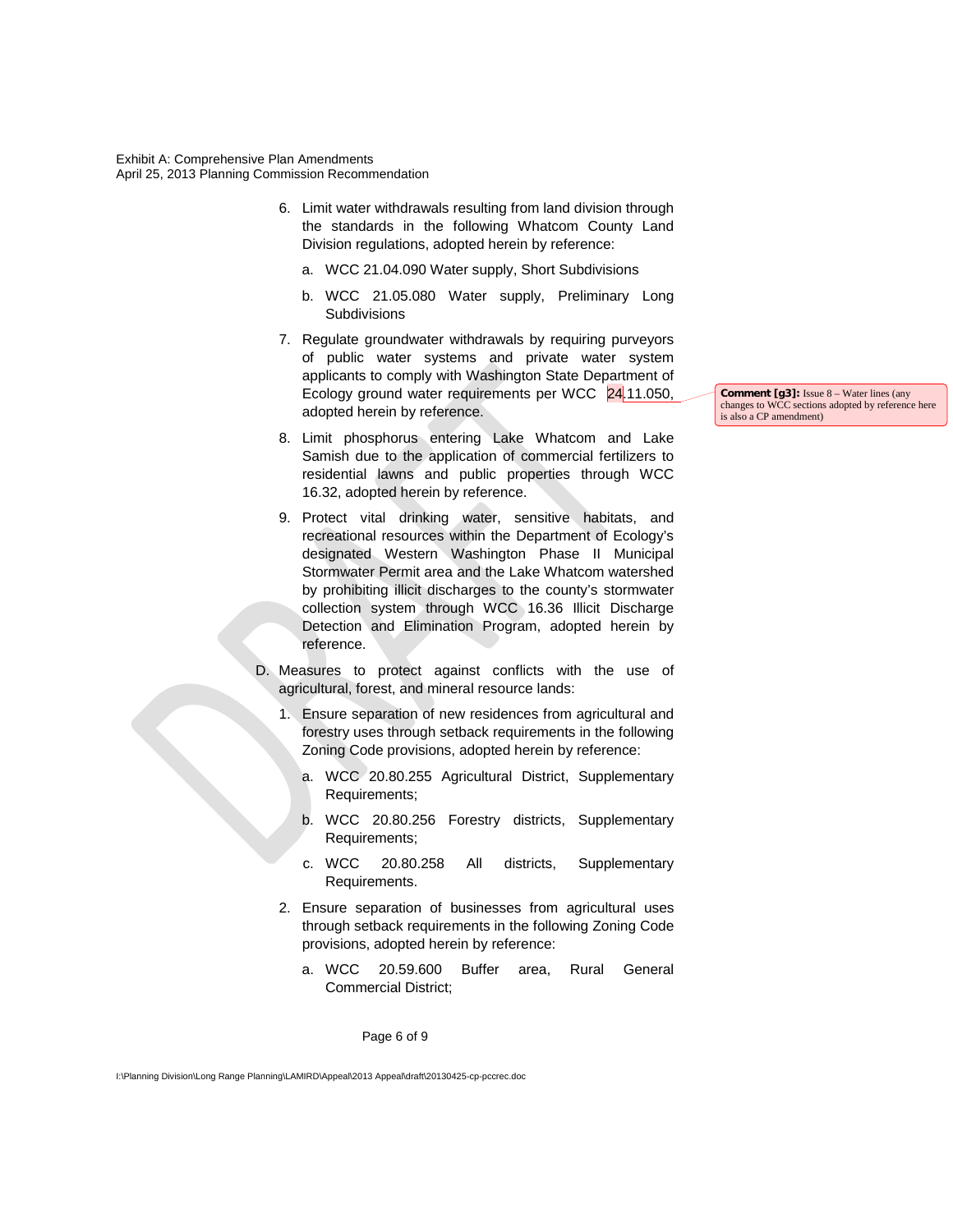- b. WCC 20.60.550 Buffer area, Neighborhood Commercial District;
- c. WCC 20.61.600 Buffer area, Small Town Commercial District;
- d. WCC 20.63.600 Buffer area, Tourist Commercial District;
- e. WCC 20.64.550 Buffer area, Resort Commercial District;
- f. WCC 20.67.550 Buffer area, General Manufacturing District;
- g. WCC 20.69.550 Buffer area, Rural Industrial and Manufacturing District.
- 3. Require that all discretionary project permits within one half mile of areas designated in this plan as Rural, Agriculture, Commercial Forestry, or Rural Forestry, or within 300 feet of areas designated as Mineral Resource Lands, be subject to disclosure practices in the in the following Whatcom County Code provisions, adopted herein by reference:
	- a. WCC 20.40.662 Use of Natural Resources, Agriculture District;
	- b. WCC 20.42.652 Use of Natural Resources, Rural Forestry District;
	- c. WCC 20.43.662 Use of Natural Resources, Commercial Forestry District;
	- d. WCC 20.14.02 Right to Farm;
	- e. WCC 20.14.04 Right to Practice Forestry;
	- f. WCC 20.14.16 Mineral Resource Land Disclosure.

**. . . . .**

# **RURAL LANDS – LAND USE**

#### **Rural Designation**

Lands outside the County's urban and resource areas include a variety of uses and densities. Traditionally, Whatcom County's rural areas have been characterized by a spectrum of uses ranging from farms and large-lot residential areas to recreational communities and small towns. The more intensive uses in that spectrum Page 7 of 9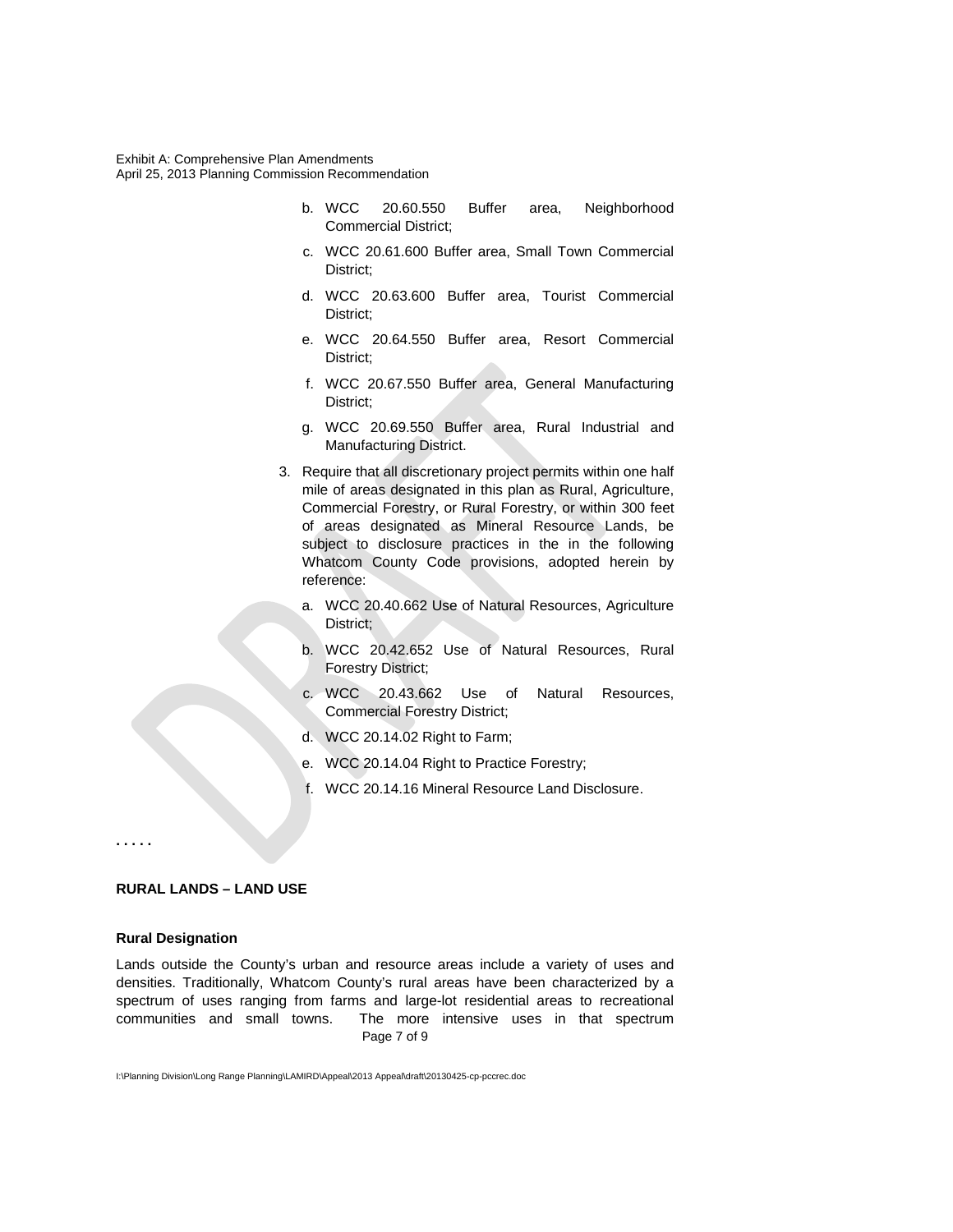(commercial/industrial areas and residential areas with densities greater than one unit per five acres) are contained within the boundaries of Rural Community, Rural Tourism, or Rural Business designations (LAMIRDs) and Rural Residential OverlaysNeighborhood designations.

The remainder of the rural areas are designated Rural and contain traditional rural residential and farm uses as well as small home-based and conditionally-permitted businesses. The rural character of the lands designated as Rural should not be compromised by the encroachment of more intensive development. Commercial and industrial uses in the rural areas not contained within a Rural Community designation must meet GMA criteria for small-scale tourism or isolated business uses (RCW 36.70A.070(5)(d)(ii) and (iii).

Portions of the rural area that historically contain larger lots have been zoned for densities of one dwelling per ten acres. These areas provide for a variety of densities important to the rural character and must be retained. Rezones from R10A to allow higher densities are limited to those R10A areas that are adjacent to established higher densities.

**Goal 2GG: Designate Rural areas to contain a variety of uses and** 

**Comment [q4]:** Issue 1 -- Variety of rural densities. C.O. p. 29-32

**Comment [g5]:** Revised by Planning Commission 4/25/13

| Policy 2GG-1: | Provide a variety of residential choices at rural densities which are<br>compatible with the character of each of the rural areas.                                                                                                                                                                                                                                                                                                                                                                                                                                                                                                          |
|---------------|---------------------------------------------------------------------------------------------------------------------------------------------------------------------------------------------------------------------------------------------------------------------------------------------------------------------------------------------------------------------------------------------------------------------------------------------------------------------------------------------------------------------------------------------------------------------------------------------------------------------------------------------|
| Policy 2GG-2: | The Rural designation includes areas of traditional rural uses and<br>gross residential densities at or below one unit per five acres. To<br>reduce the inappropriate conversion of undeveloped land into<br>sprawling, low density development in the rural area, more<br>intensive development shall be contained within Rural Community,<br>Rural Tourism, or Rural Business designations, which are limited<br>areas of more intensive rural development (LAMIRDs), and<br>predominantly residential areas with established densities greater<br>than one unit per five acres shall be contained in Rural<br>Neighborhood designations. |
| Policy 2GG-3: | Commen<br>Uses and densities within the Rural designation should reflect<br>densities. C<br>established rural character. Rezones within the Rural designation                                                                                                                                                                                                                                                                                                                                                                                                                                                                               |

**densities while retaining their traditional rural character.**

should be consistent with the established rural character and densities. in the general area of the proposed rezone. Land in the R10A district may be rezoned to a rural zone that allows a higher density only if: Rezoning area abuts zoning of higher density or intensity (parcels are abutting even if there is a public or private road between them), or B. All the following items are satisfied: **t** [g6]: Issue 1 -- Variety of rural densities. C.O. p. 29-32 **Comment [g7]:** Revised by Planning Commission 4/25/13

Page 8 of 9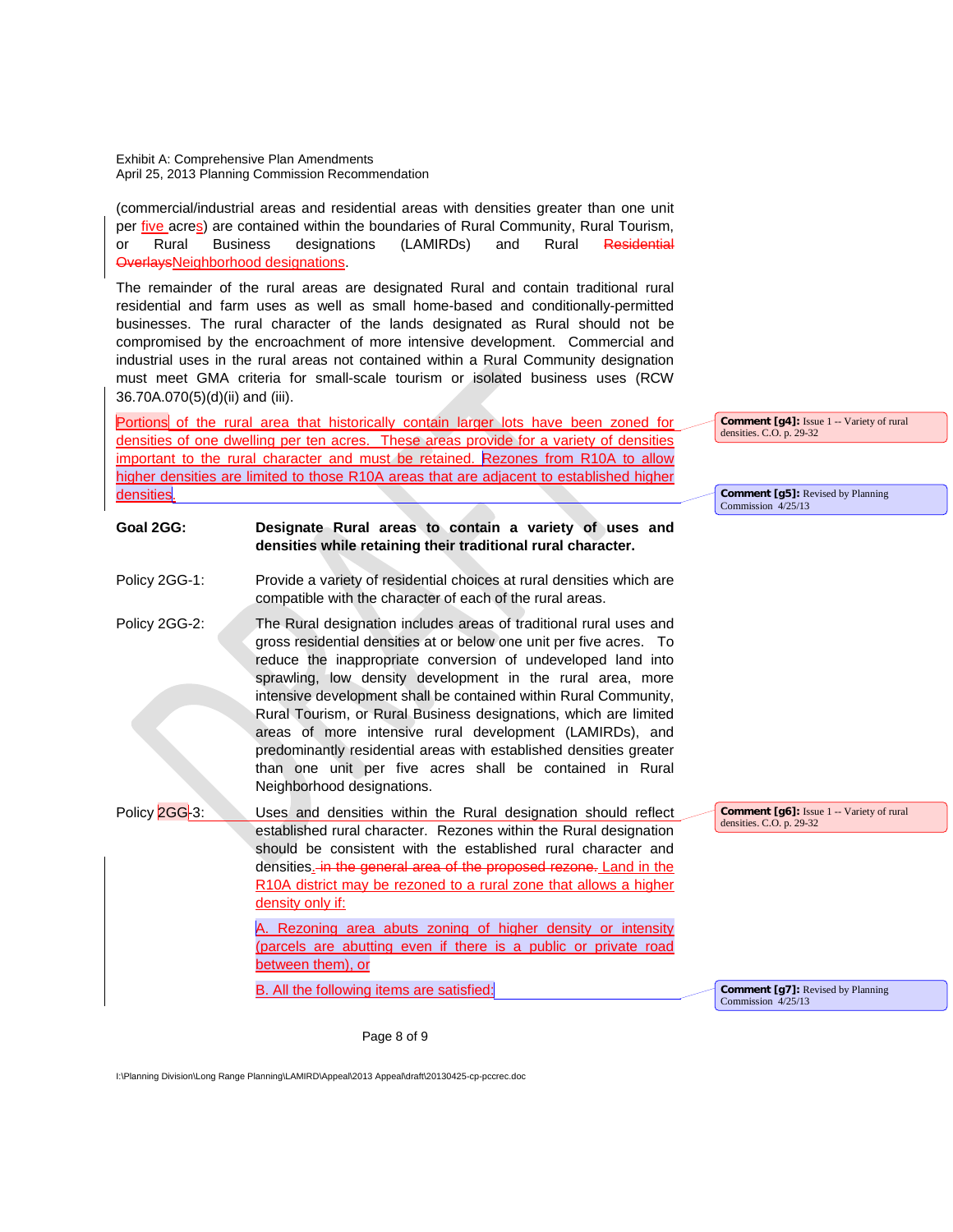- 1. Residential density (the average size of parcels that contained a residence as of January 1, 2013) within 500 feet of the area to be rezoned is less than 7.5 acres,
- 2. The proposed rezoning area is not in a designated urban growth area reserve.
- Policy 2GG-4: Minimize potential conflicts of rural residential development near designated natural resource lands to prevent adverse impacts on resource land uses.
- Policy 2GG-5: Provide landowners with incentives and options to develop their property at densities that may be less than the underlying zone, when necessary to protect critical areas and high-value resource lands.
- Policy 2GG-6: Ensure that flexible development patterns such as cluster subdivisions effectively preserve open space and agricultural land and do not create the need for more intensive rural services.
- Policy 2GG-7: Development within Rural designations shall be consistent with rural character as described in this chapter.

**. . . . .**

Page 9 of 9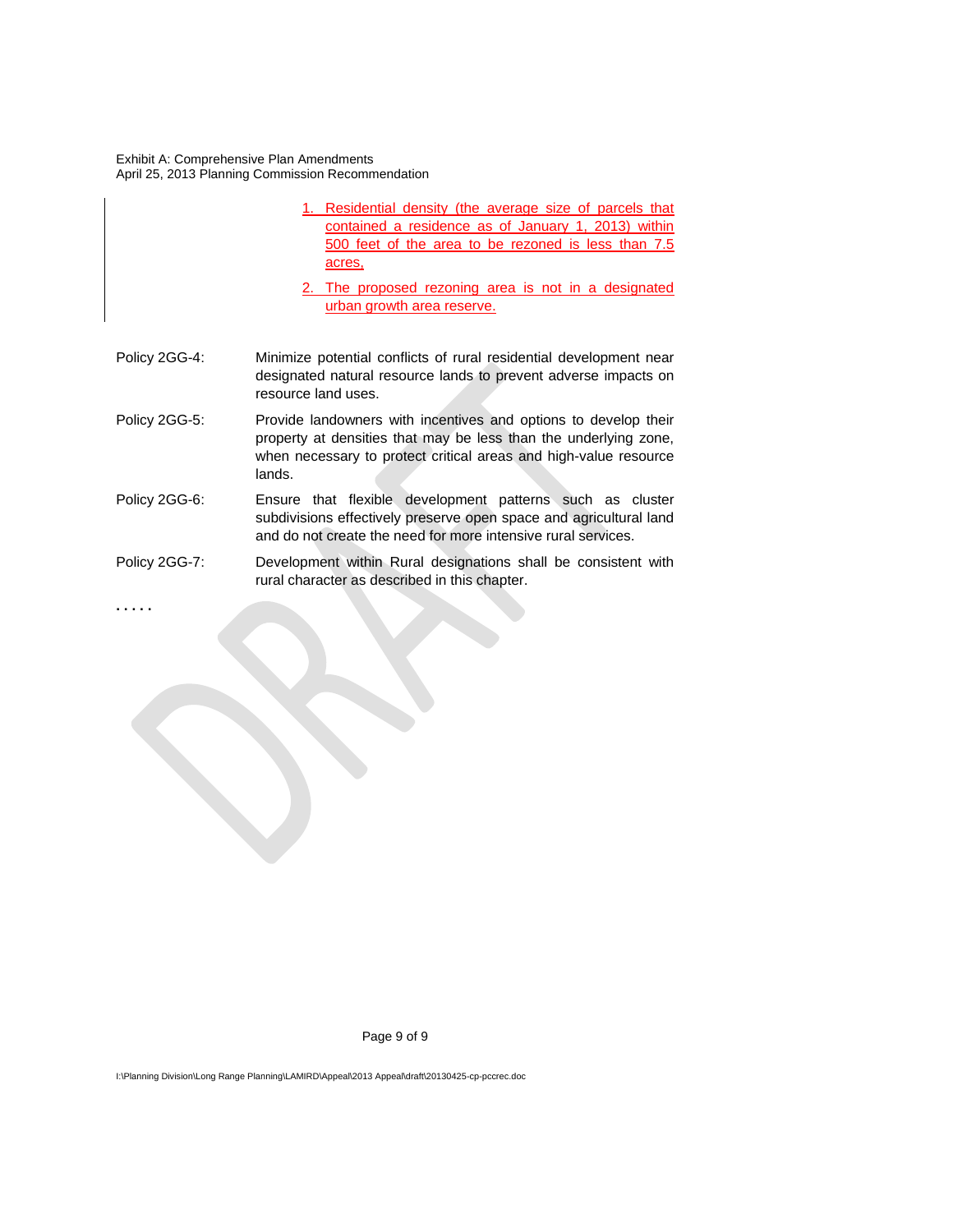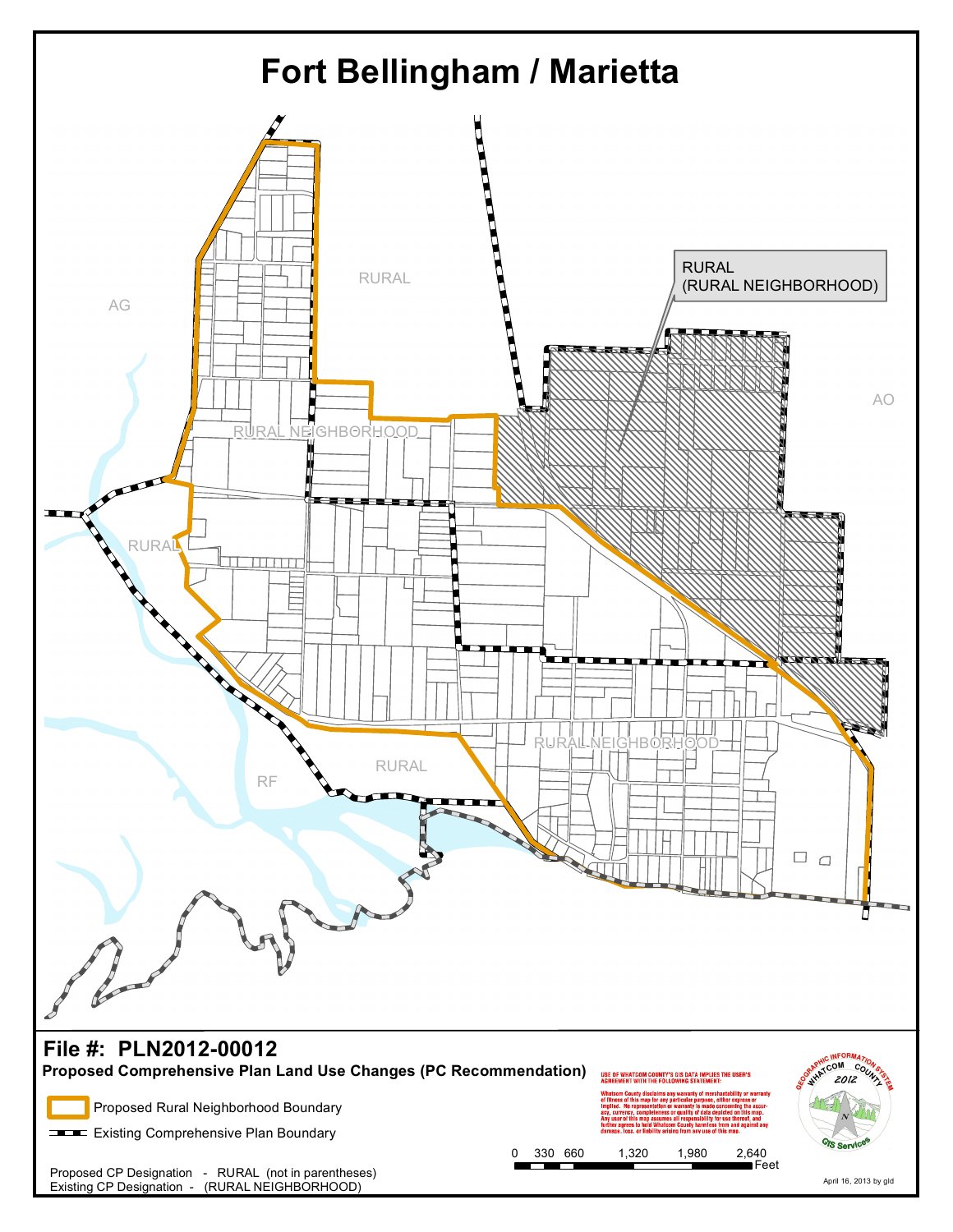